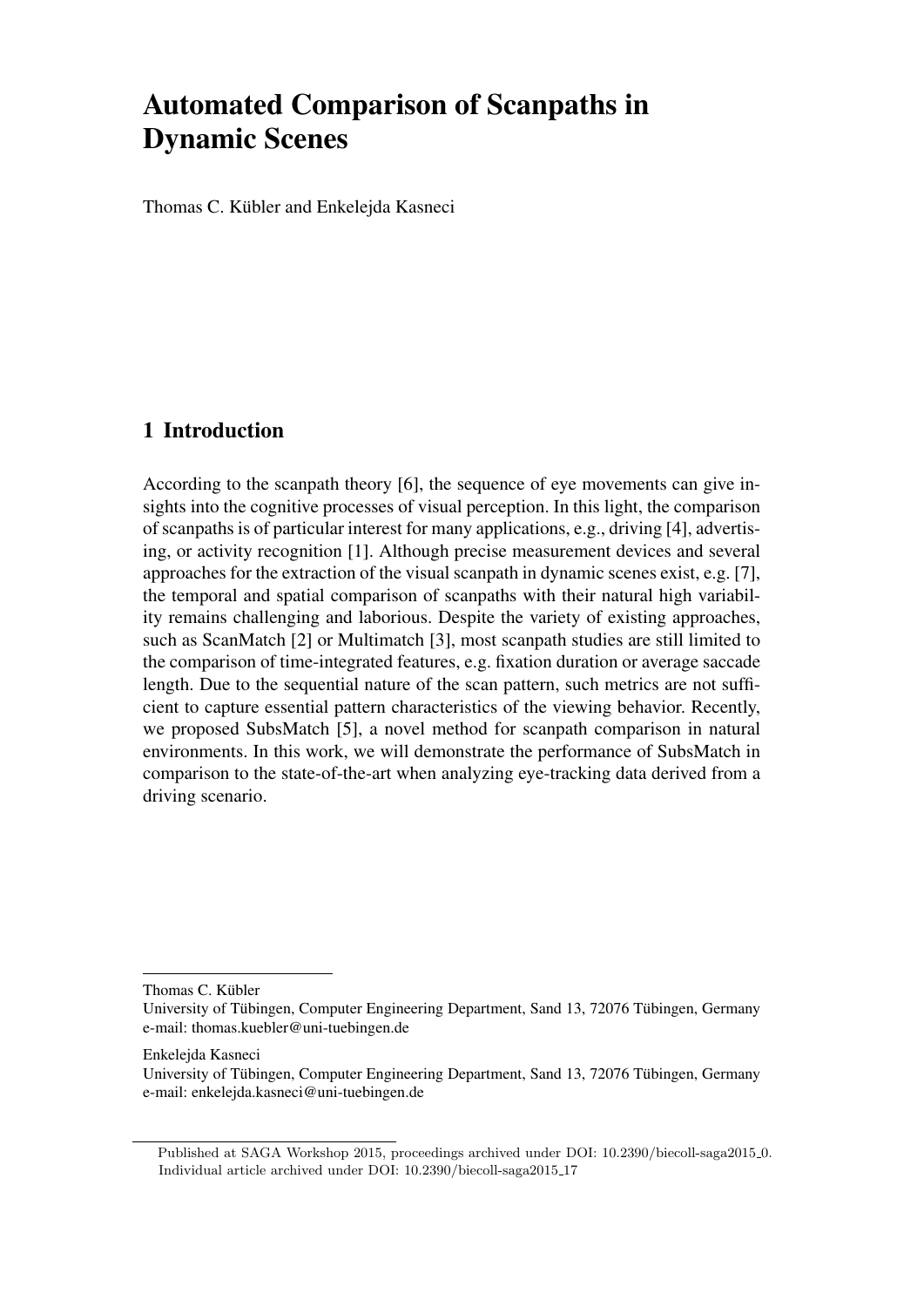## 2 SubsMatch Algorithm

Instead of addressing the issue whether two scanpaths focus on the same objects at the same time, SubsMatch addresses the question whether the scanpaths exhibit the same repetitive exploratory patterns. Figure 1 illustrates the main steps of Subs-Match as introduced in [5]. First, the scanpath is mapped to a string representation based on just one dimension of the scanpath, e.g. the horizontal position of fixations. Letter encoding is chosen to optimally map the scanpath data into equally frequent letters. This step also compensates for spatial offset and scaling, often caused by incorrect calibration, different seat positions while driving or different viewing distances towards the scene. The second step extracts all possible visual subpatterns from the encoded scanpath. The problem of scanpath comparison is thereby reduced to the comparison of the frequency of subpatterns.



Fig. 1 Overview of the SubsMatch algorithm.

## 3 Exemplary Application

SubsMatch was applied to scanpaths derived from simulated driving sessions of 10 subjects with advanced glaucoma and 10 control subjects. Eye movements were recorded using a Dikablis eye tracker at 25Hz. 50% of the drivers with visual field defects were able to pass the driving test despite their visual impairment. This result indicates that the viewing behavior of patients who passed the test differs from the viewing behavior of patients who failed. Glaucoma subjects who passed  $(G_p)$  and failed  $(G_f)$  were compared to each other and to the control subjects  $(GC)$  to identify differences in the viewing patterns by means of SubsMatch, ScanMatch [2] and MutliMatch [3]. Table 1 shows the statistical evaluation of the pairwise scanpath

Published at SAGA Workshop 2015, proceedings archived under DOI: 10.2390/biecoll-saga2015 0. Individual article archived under DOI: 10.2390/biecoll-saga2015 17